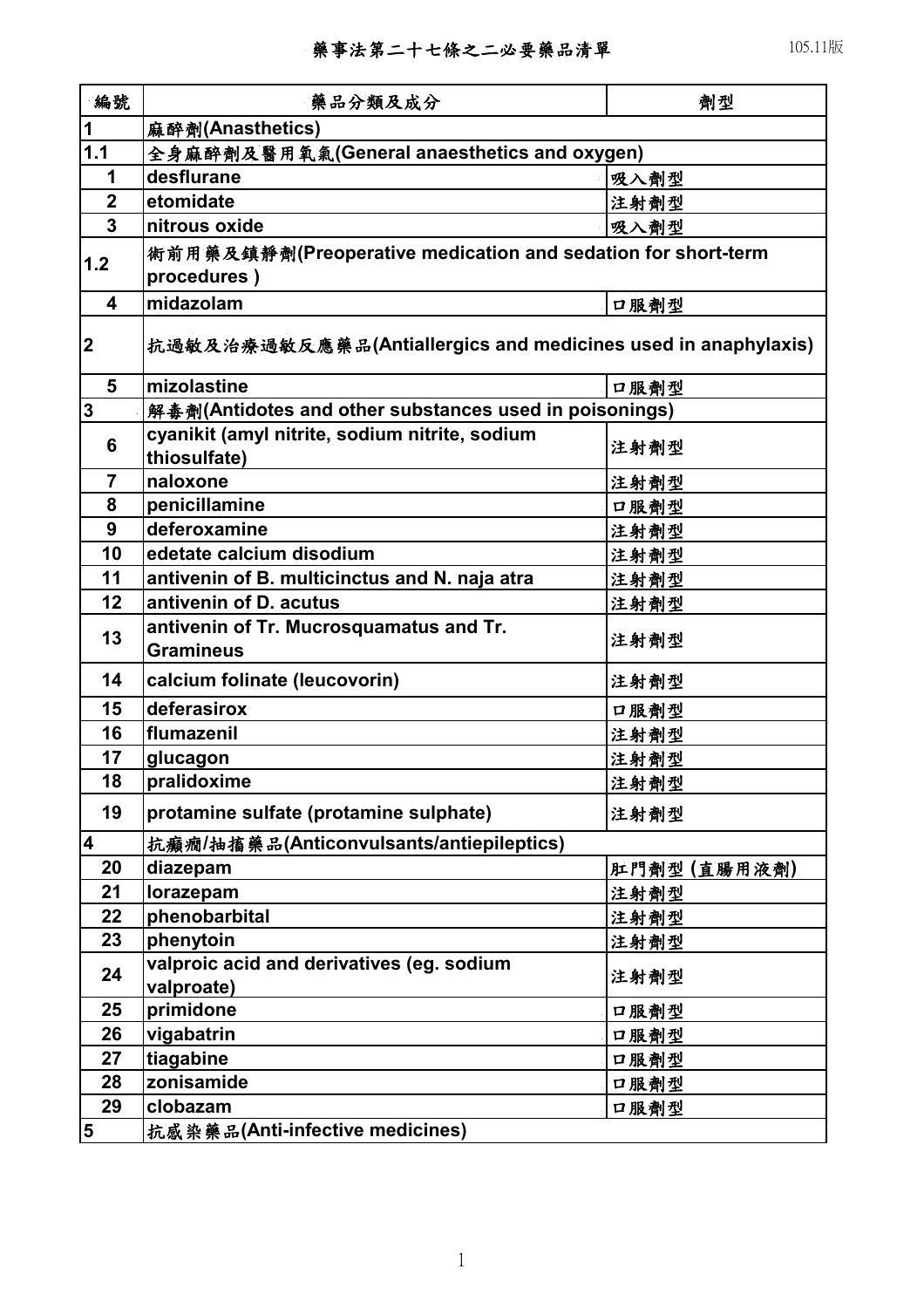| 5.1     | 驅蟲藥品-抗腸蠕蟲、抗瘧疾、抗血吸蟲、抗吸蟲(Anthelminthics-Intestinal<br>anthelminthics, Antifilarials, Antischistosomals and other antitrematode<br>medicines) |      |  |
|---------|--------------------------------------------------------------------------------------------------------------------------------------------|------|--|
| 30      | levamisole                                                                                                                                 | 口服劑型 |  |
| 31      | praziquantel                                                                                                                               | 口服劑型 |  |
| 32      | quinine                                                                                                                                    | 口服劑型 |  |
| 5.2     | 抗細菌藥品(Antibacterials)                                                                                                                      |      |  |
| 5.2.1   | 乙内醯胺類(Beta-lactam medicines)                                                                                                               |      |  |
| 33      | benzylpenicillin (penicillin G)                                                                                                            | 注射劑型 |  |
| 34      | ampicillin + sulbactam                                                                                                                     | 口服劑型 |  |
| 35      | ertapenem                                                                                                                                  | 注射劑型 |  |
| 36      | doripenem                                                                                                                                  | 注射劑型 |  |
| 5.2.2   | 非乙內醯胺類(non Beta-lactam medicines)                                                                                                          |      |  |
| 37      | spectinomycin                                                                                                                              | 注射劑型 |  |
| 38      | chloramphenicol                                                                                                                            | 口服劑型 |  |
| 39      | erythromycin                                                                                                                               | 注射劑型 |  |
| 40      | tigecycline                                                                                                                                | 注射劑型 |  |
| 41      | daptomycin                                                                                                                                 | 注射劑型 |  |
| 42      | linezolid                                                                                                                                  | 注射劑型 |  |
| 43      | linezolid                                                                                                                                  | 口服劑型 |  |
| 44      | colistin                                                                                                                                   | 注射劑型 |  |
| 5.2.3   | 抗麻瘋類(Antileprosy medicines)                                                                                                                |      |  |
| 45      | dapsone                                                                                                                                    | 口服劑型 |  |
| 5.2.4   | 抗結核菌類(Antituberculosis medicines)                                                                                                          |      |  |
| 46      | ethambutol + isoniazid + pyrazinamide + rifampicin                                                                                         | 口服劑型 |  |
| 47      | ethambutol + isoniazid + rifampicin                                                                                                        | 口服劑型 |  |
| 48      | isoniazid + pyrazinamide + rifampicin                                                                                                      | 口服劑型 |  |
| 49      | rifabutin                                                                                                                                  | 口服劑型 |  |
| 50      | streptomycin                                                                                                                               | 注射劑型 |  |
| 51      | cycloserine                                                                                                                                | 口服劑型 |  |
| 52      | linezolid                                                                                                                                  | 注射劑型 |  |
| 53      | linezolid                                                                                                                                  | 口服劑型 |  |
| 5.3     | 抗微菌藥品(Antifungal medicines)                                                                                                                |      |  |
| 54      | posaconazole                                                                                                                               | 注射劑型 |  |
| 55      | posaconazole                                                                                                                               | 口服劑型 |  |
| 56      | flucytosine                                                                                                                                | 口服劑型 |  |
| 57      | caspofungin                                                                                                                                | 注射劑型 |  |
| 58      | micafungin                                                                                                                                 | 注射劑型 |  |
| 59      | anidulafungin                                                                                                                              | 注射劑型 |  |
| 5.4     | 抗病毒藥品(Antiviral medicines)                                                                                                                 |      |  |
| 5.4.1   | 抗反轉錄病毒藥品(Antiretrovirals)                                                                                                                  |      |  |
| 5.4.1.1 | 核苷/核苷酸反轉錄酶抑制劑(Nucleoside/Nucleotide reverse transcriptase<br>inhibitors)                                                                   |      |  |
| 60      | abacavir (ABC)                                                                                                                             | 口服劑型 |  |
| 61      | didanosine (ddi)                                                                                                                           | 口服劑型 |  |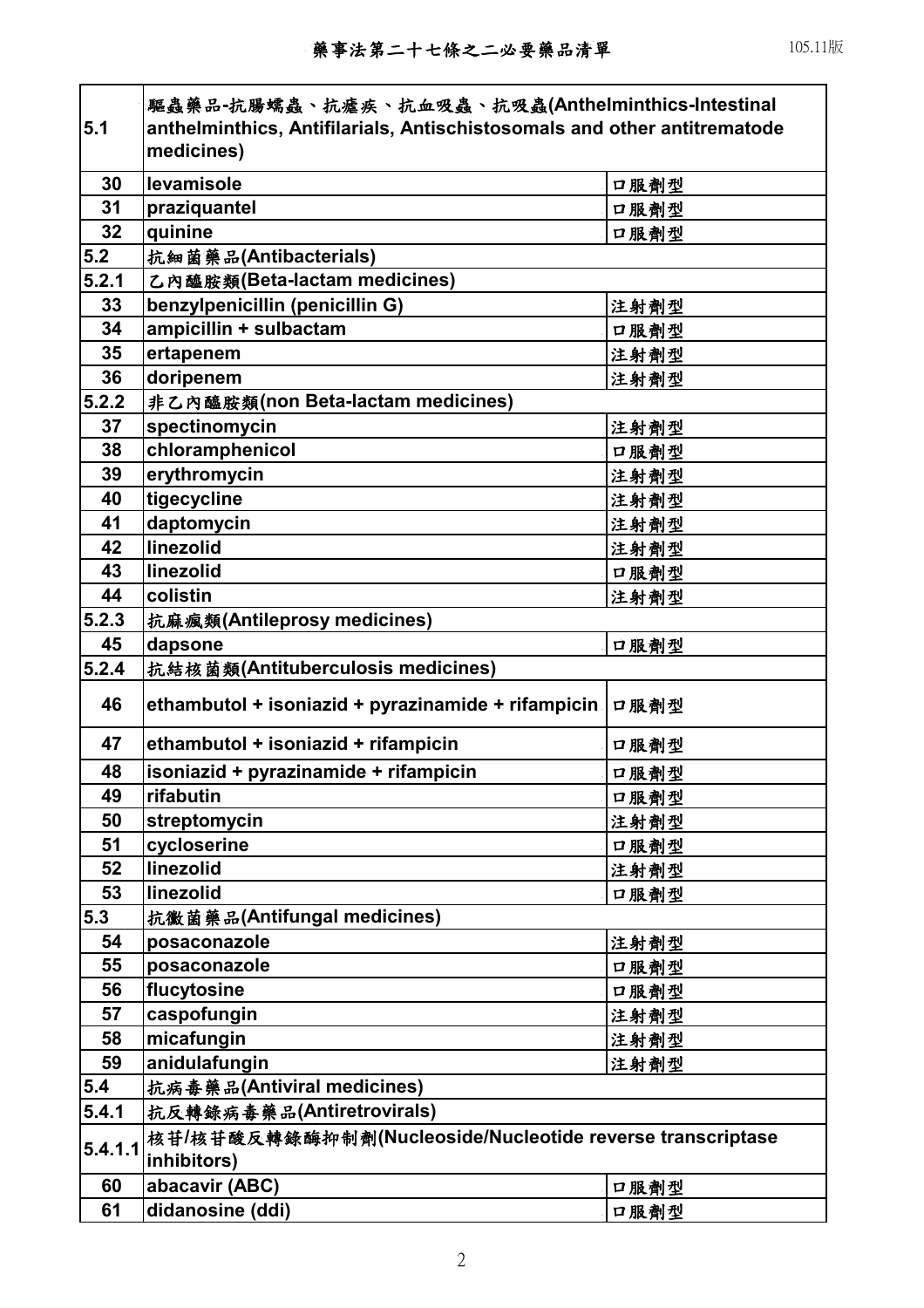| 62             | stavudine (d4T)                                                     | 口服劑型 |  |
|----------------|---------------------------------------------------------------------|------|--|
| 63             | tenofovir disoproxil fumarate (TDF)                                 | 口服劑型 |  |
| 64             | zidovudine (ZDV or AZT)                                             | 口服劑型 |  |
|                | 5.4.1.2 非核苷反轉錄酶抑制劑(Non-nucleoside reverse transcriptase inhibitors) |      |  |
| 65             | rilpivirine (RPV)                                                   | 口服劑型 |  |
|                | 5.4.1.3 蛋白酶抑制劑(Protease inhibitors)                                 |      |  |
| 66             | atazanavir                                                          | 口服劑型 |  |
| 67             | ritonavir                                                           | 口服劑型 |  |
| 68             | abacavir + lamivudine                                               | 口服劑型 |  |
| 69             | efavirenz + emtricitabine + tenofovir                               | 口服劑型 |  |
| 70             | emtricitabine + tenofovir                                           | 口服劑型 |  |
| 71             | lamivudine + nevirapine + zidovudine                                | 口服劑型 |  |
| 5.4.2          | 其他抗病毒藥品(Other antivirals)                                           |      |  |
| 72             | valganciclovir                                                      | 口服劑型 |  |
| 73             | ganciclovir                                                         | 注射劑型 |  |
| 74             | raltegravir (RAL)                                                   | 口服劑型 |  |
| 5.4.3          | 抗肝炎病毒藥品(Antihepatitis medicines)                                    |      |  |
| 5.4.3.1        | │治療B型肝炎藥品(Medicines for hepatitis B)                                |      |  |
| 75             | tenofovir disoproxil fumarate (TDF)                                 | 口服劑型 |  |
|                | 5.4.3.2 治療C型肝炎藥品(Medicines for hepatitis C)                         |      |  |
| 76             | daclatasvir                                                         | 口服劑型 |  |
| 77             | dasabuvir                                                           | 口服劑型 |  |
| 78             | ledipasvir + sofosbuvir                                             | 口服劑型 |  |
| 79             | ombitasvir + paritaprevir + ritonavir                               | 口服劑型 |  |
| 80             | sofosbuvir                                                          | 口服劑型 |  |
| 5.5            | 抗原蟲藥品(Antiprotozoals)                                               |      |  |
| 5.5.1          | 抗瘧疾藥品(Antimalarial medicines)                                       |      |  |
| 81             | mefloquine                                                          | 口服劑型 |  |
| 5.5.2          | 抗肺孢子蟲及抗弓漿蟲藥品(Antipneumocystosis and antitoxoplasmosis<br>medicines) |      |  |
| 82             | sulfadiazine                                                        | 口服劑型 |  |
| 83             | pentamidine                                                         | 注射劑型 |  |
| 5.5.3          | 抗錐體蟲藥品(Antitrypanosomal medicines)                                  |      |  |
| 84             | pentamidine                                                         | 注射劑型 |  |
| 6              | 治療偏頭痛藥品(Antimigraine medicines)                                     |      |  |
| 6.1            | 治療急性發作(For treatment of acute attack)                               |      |  |
| 85             | sumatriptan                                                         | 口服劑型 |  |
| 86             | sumatriptan                                                         | 鼻用劑型 |  |
| $\overline{7}$ | 抗腫瘤及免疫抑制劑(Antineoplastics and immunosuppressives)                   |      |  |
| 7.1            | 免疫抑制劑(Immunosuppressive medicines)                                  |      |  |
| 87             | interferon alfa-2a                                                  | 注射劑型 |  |
| 7.2            | 細胞毒性及輔助性化療藥品(Cytotoxic and adjuvant medicines)                      |      |  |
| 7.2.1          | 烷基化劑(Alkylating agents)                                             |      |  |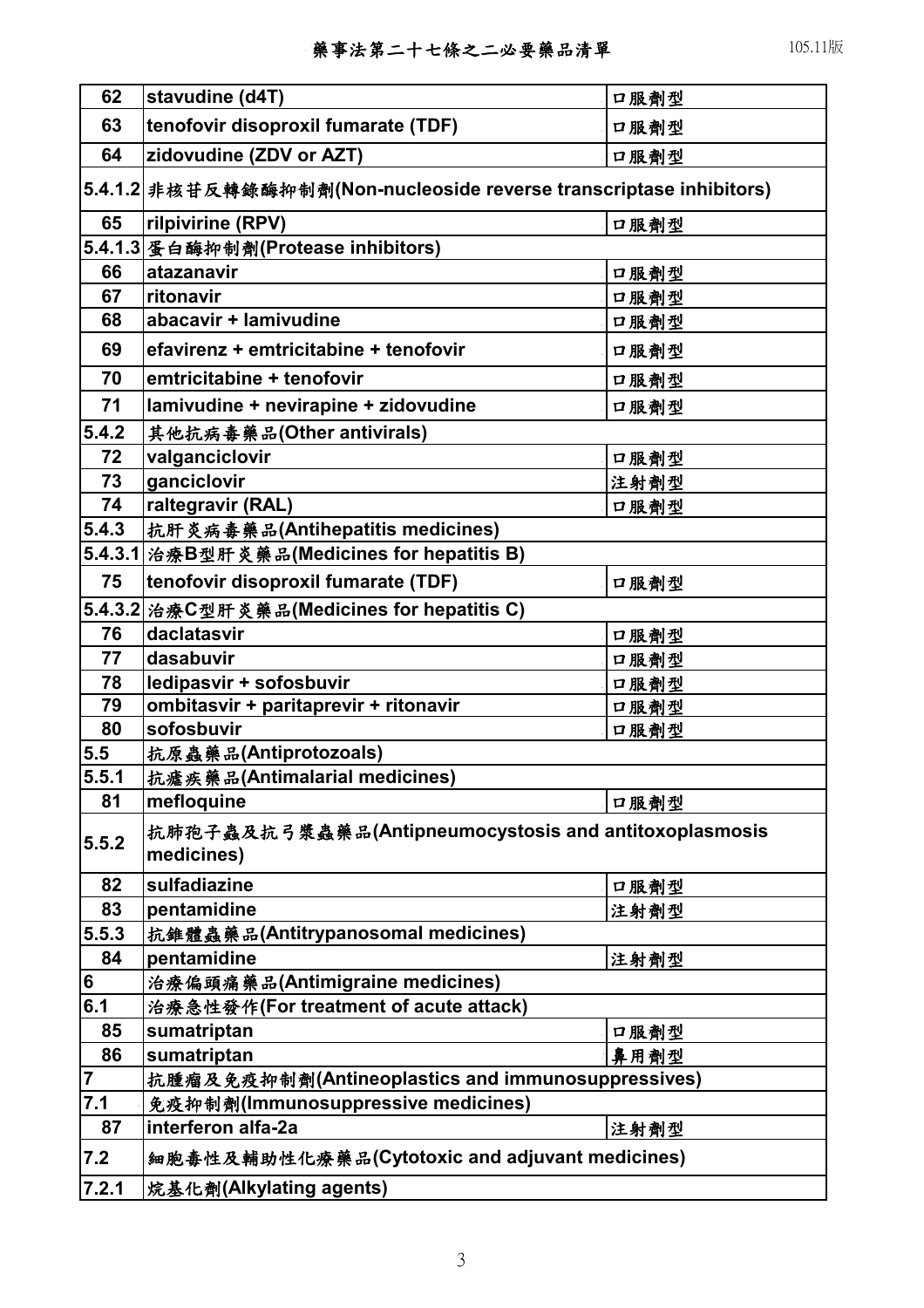| 88    | cyclophosphamide                                          | 注射劑型 |
|-------|-----------------------------------------------------------|------|
| 89    | cyclophosphamide                                          | 口服劑型 |
| 90    | chlorambucil                                              | 口服劑型 |
| 91    | melphalan                                                 | 注射劑型 |
| 92    | melphalan                                                 | 口服劑型 |
| 93    | bendamustine                                              | 注射劑型 |
| 94    | busulfan                                                  | 注射劑型 |
| 95    | busulfan                                                  | 口服劑型 |
| 96    | carmustine                                                | 注射劑型 |
| 97    | dacarbazine                                               | 注射劑型 |
| 7.2.2 | 抗代謝劑(Antimetabolites)                                     |      |
| 98    | methotrexate                                              | 注射劑型 |
| 99    | fludarabine                                               | 注射劑型 |
| 100   | fludarabine                                               | 口服劑型 |
| 7.2.3 | 植物生物鹼及其他天然生物鹼(Plant alkaloids and other natural products) |      |
| 101   | vinblastine                                               | 注射劑型 |
| 102   | vincristine                                               | 注射劑型 |
| 103   | etoposide                                                 | 注射劑型 |
| 104   | etoposide                                                 | 口服劑型 |
| 7.2.4 | 細胞毒性及相關化療(Cytotoxic antibiotics and related substances)   |      |
| 105   | daunorubicin                                              | 注射劑型 |
| 106   | idarubicin                                                | 注射劑型 |
| 107   | mitomycin                                                 | 注射劑型 |
| 7.2.5 | 其他抗腫瘤藥品(Other antineoplastic agents)                      |      |
| 108   | cetuximab                                                 | 注射劑型 |
| 109   | bevacizumab                                               | 注射劑型 |
| 110   | panitumumab                                               | 注射劑型 |
| 111   | ofatumumab                                                | 注射劑型 |
| 112   | ipilimumab                                                | 注射劑型 |
| 113   | brentuximab vedotin                                       | 注射劑型 |
| 114   | pertuzumab                                                | 注射劑型 |
| 115   | trastuzumab emtansine                                     | 注射劑型 |
| 116   | obinutuzumab                                              | 注射劑型 |
| 117   | nivolumab                                                 | 注射劑型 |
| 118   | pembrolizumab                                             | 注射劑型 |
| 119   | ramucirumab                                               | 注射劑型 |
| 120   | gefitinib                                                 | 口服劑型 |
| 121   | sunitinib                                                 | 口服劑型 |
| 122   | sorafenib                                                 | 口服劑型 |
| 123   | dasatinib                                                 | 口服劑型 |
| 124   | lapatinib                                                 | 口服劑型 |
| 125   | nilotinib                                                 | 口服劑型 |
| 126   | temsirolimus                                              | 注射劑型 |
| 127   | pazopanib                                                 | 口服劑型 |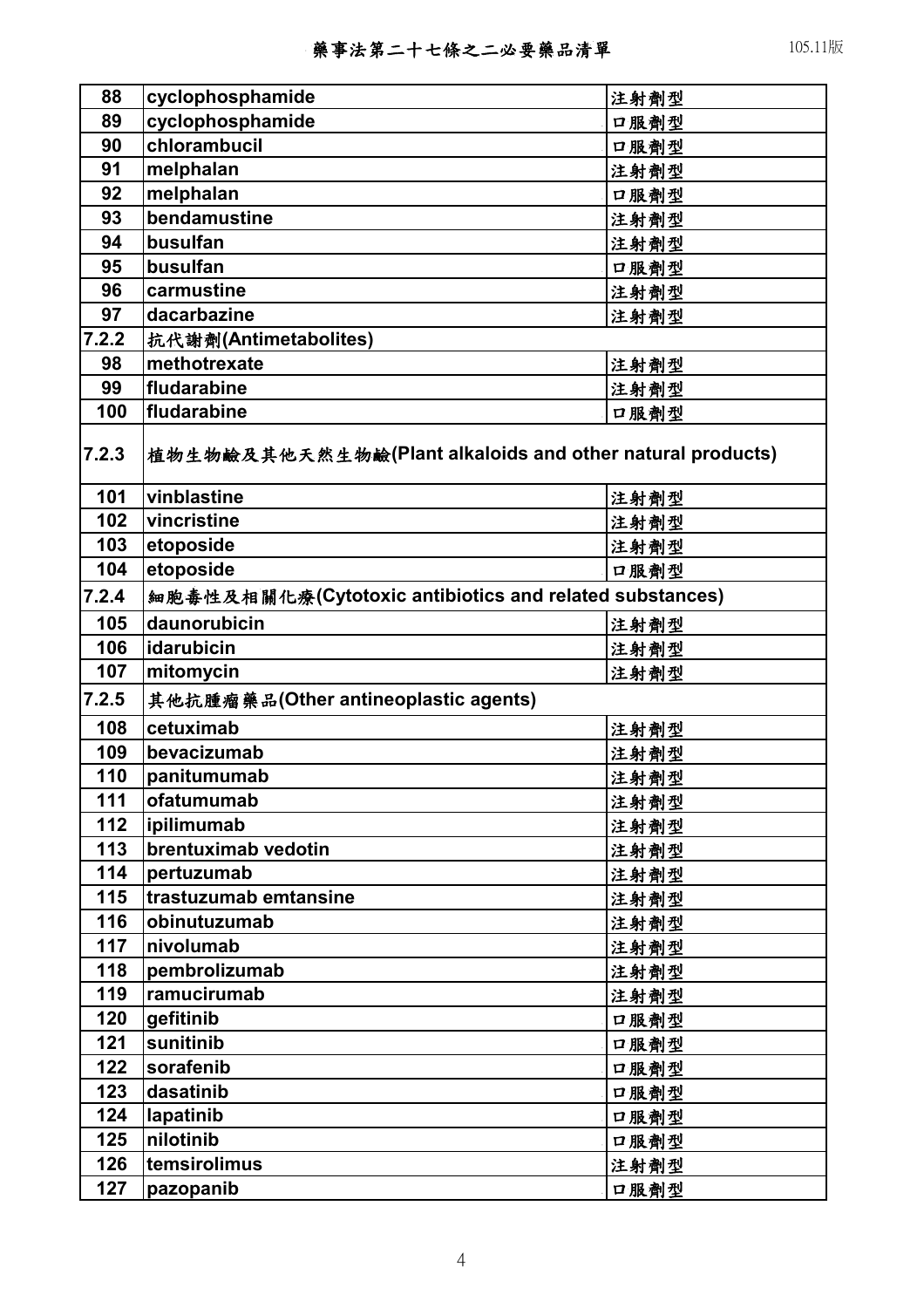| 128            | vemurafenib                                   | 口服劑型 |
|----------------|-----------------------------------------------|------|
| 129            | crizotinib                                    | 口服劑型 |
| 130            | axitinib                                      | 口服劑型 |
| 131            | regorafenib                                   | 口服劑型 |
| 132            | dabrafenib                                    | 口服劑型 |
| 133            | ibrutinib                                     | 口服劑型 |
| 134            | ceritinib                                     | 口服劑型 |
| 135            | nintedanib                                    | 口服劑型 |
| 136            | asparaginase                                  | 注射劑型 |
| 137            | hydroxycarbamide (hydroxyurea)                | 口服劑型 |
| 138            | estramustine                                  | 口服劑型 |
| 139            | all-trans retinoid acid (ATRA)                | 口服劑型 |
| 7.2.6          | 輔助性藥品(Adjuvant medicines)                     |      |
| 140            | rasburicase                                   | 注射劑型 |
| 141            | mesna                                         | 注射劑型 |
| 142            | calcium folinate (leucovorin)                 | 注射劑型 |
| 8              | 治療巴金森氏症藥品(Antiparkinsonism medicines)         |      |
| 143            | biperiden                                     | 注射劑型 |
| 144            | apomorphine                                   | 注射劑型 |
| 145            | rasagiline                                    | 口服劑型 |
| 146            | entacapone                                    | 口服劑型 |
| $\overline{9}$ | 影響血液相關藥品(Medicines affecting the blood)       |      |
| 9.1            | 影響凝血藥品(Medicines affecting coagulation)       |      |
| 147            | phytomenadione                                | 口服劑型 |
| 148            | protamine sulfate (protamine sulphate)        | 注射劑型 |
| 149            | desmopressin                                  | 注射劑型 |
| 150            | desmopressin                                  | 鼻用劑型 |
| 151            | vasopressin                                   | 注射劑型 |
| 10             | 人體血液製劑(Blood products of human origin)        |      |
| 10.1           | 人體免疫球蛋白類(Human immunoglobulins)               |      |
| 152            | anti-D immunoglobulin                         | 注射劑型 |
| 153            | anti-tetanus immunoglobulin                   | 注射劑型 |
| 154            | hepatitis B immunoglobulin                    | 注射劑型 |
| 155            | cytomegalovirus immunoglobulin                | 注射劑型 |
| 156            | antithymocyte immunoglobulin of rabbit origin | 注射劑型 |
| 10.2           | 凝血因子類(Blood coagulation factors               |      |
| 157            | coagulation factor VIII                       | 注射劑型 |
| 158            | coagulation factor VIIa                       | 注射劑型 |
| 11             | 心血管藥品(Cardiovascular medicines)               |      |
| 11.1           | 抗心絞痛藥品(Antianginal medicines)                 |      |
| 159            | glyceryl trinitrate (nitroglycerin)           | 口服劑型 |
| 160            | isosorbide dinitrate                          | 口服劑型 |
| 11.2           | 抗心律不整藥品(Antiarrhythmic medicines)             |      |
| 161            | mexiletine                                    | 口服劑型 |
| 162            | propafenone                                   | 口服劑型 |
| 163            | flecainide                                    | 口服劑型 |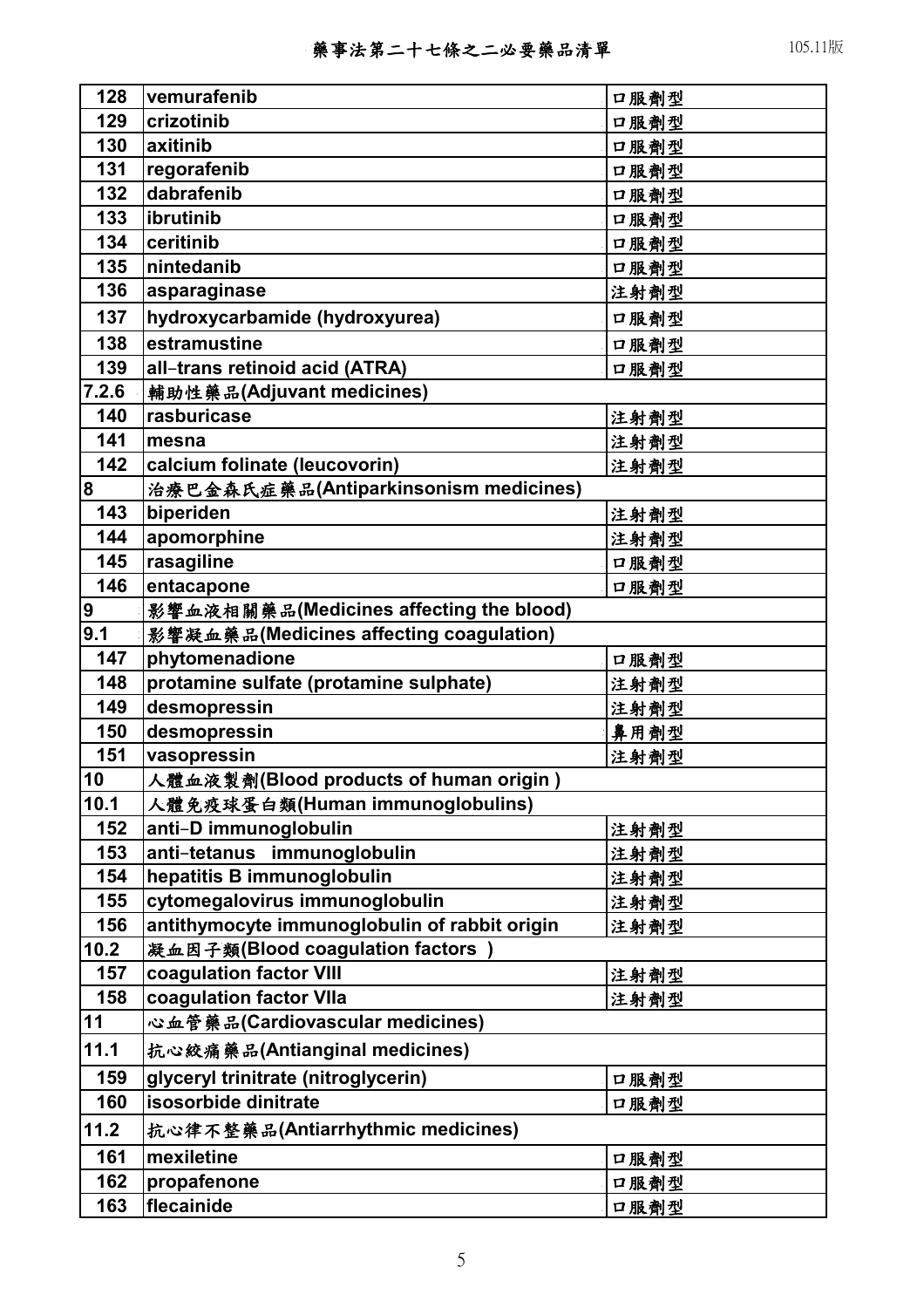| 164    | isoproterenol                                                  | 注射劑型 |
|--------|----------------------------------------------------------------|------|
| 165    | amiodarone                                                     | 注射劑型 |
| 166    | dronedarone                                                    | 口服劑型 |
| 167    | verapamil                                                      | 注射劑型 |
| 168    | digoxin                                                        | 注射劑型 |
| 11.3   | 治療高血壓及心衰竭藥品(Antihypertensives and medicines for heart failure) |      |
| 11.3.1 | β-腎上腺素受體抑制劑(Beta-blockers)                                     |      |
| 169    | labetalol                                                      | 注射劑型 |
| 11.3.2 | 鈣離子阻斷劑(Calcium channel blockers)                               |      |
| 170    | nicardipine                                                    | 口服劑型 |
| 171    | nimodipine                                                     | 口服劑型 |
| 11.3.3 | 利尿劑(Diuretics)                                                 |      |
| 172    | eplerenone                                                     | 口服劑型 |
| 173    | bumetanide                                                     | 注射劑型 |
| 11.3.4 | 其他類(Others)                                                    |      |
| 174    | digoxin                                                        | 注射劑型 |
| 175    | hydralazine                                                    | 注射劑型 |
| 176    | sodium nitroprusside                                           | 注射劑型 |
| 177    | levosimendan                                                   | 注射劑型 |
| 178    | ivabradine                                                     | 口服劑型 |
| 11.3.5 | 治療肺動脈高壓藥品(Pulmonary artery hypertension)                       |      |
| 179    | sildenafil                                                     | 口服劑型 |
| 11.4   | 抗血栓藥品(Antithrombotic medicines)                                |      |
| 11.4.1 | 抗血小板藥品(Anti-platelet medicines)                                |      |
| 180    | tirofiban                                                      | 注射劑型 |
| 181    | ticagrelor                                                     | 口服劑型 |
| 11.4.2 | 血栓溶解藥品(Thrombolytic medicines)                                 |      |
| 182    | alteplase<br>注射劑型                                              |      |
| 11.4.3 | 抗凝血藥品(Anticoagulation medicines)                               |      |
| 183    | dabigatran                                                     | 口服劑型 |
| 184    | rivaroxaban                                                    | 口服劑型 |
| 185    | apixaban                                                       | 口服劑型 |
| 186    | edoxaban                                                       | 口服劑型 |
| 187    | fondaparinux                                                   | 注射劑型 |
| 11.5   | 降血脂藥品(Lipid-lowering agents)                                   |      |
| 188    | cholestyramine resin                                           | 口服劑型 |
| 12     | 診断用藥品(Diagnostic agents)                                       |      |
| 12.1   | 眼科藥品(Ophthalmic medicines)                                     |      |
| 189    | fluorescein                                                    | 注射劑型 |
| 12.2   | 放射顯影劑(Radiocontrast media)                                     |      |
| 190    | barium sulfate                                                 | 口服劑型 |
| 13     | 消毒劑及抗菌劑(Disinfectants and antiseptics)                         |      |
| 191    | hydrogen peroxide solution                                     | 外用劑型 |
| 14     | 胃腸道藥品(Gastrointestinal medicines)                              |      |
| 14.1   | 治療潰瘍藥品(Antiulcer medicines)                                    |      |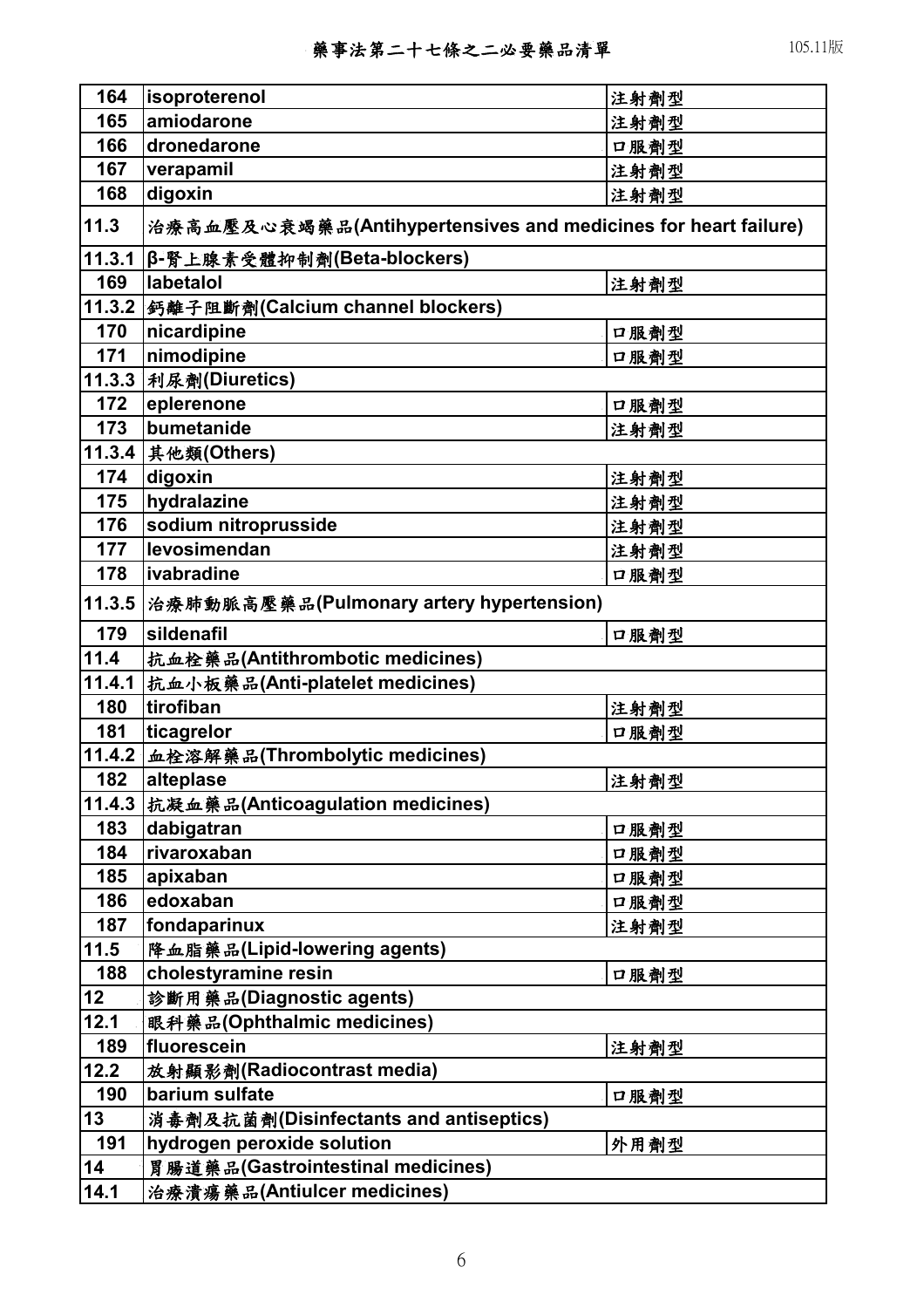| 192  | lansoprazole                                                | 注射劑型 |
|------|-------------------------------------------------------------|------|
| 14.2 | 止吐劑(Antiemetic medicines)                                   |      |
| 193  | aprepitant                                                  | 口服劑型 |
| 194  | fosaprepitant                                               | 注射劑型 |
| 195  | prochlorperazine                                            | 注射劑型 |
| 196  | droperidol                                                  | 注射劑型 |
| 197  | granisetron                                                 | 口服劑型 |
| 198  | palonosetron                                                | 注射劑型 |
| 199  | ramosetron                                                  | 注射劑型 |
| 14.3 | 抗發炎藥品(Anti-inflammatory medicines)                          |      |
| 200  | sulfasalazine                                               | 口服劑型 |
| 201  | mesalazine                                                  | 肛門劑型 |
| 14.4 | 其他類(Others)                                                 |      |
| 202  | somatostatin                                                | 注射劑型 |
|      | 荷爾蒙、內分泌及避孕藥品(Hormones, other endocrine medicines and        |      |
| 15   | contraceptives)                                             |      |
|      |                                                             |      |
| 15.1 | 腎上腺皮質激素及合成代用品(Adrenal hormones and synthetic substitutes)   |      |
| 203  | fludrocortisone                                             | 口服劑型 |
| 204  | cortisone acetate                                           | 口服劑型 |
| 15.2 | 雄激素(Androgens)                                              |      |
| 205  | testosterone                                                | 外用劑型 |
| 15.3 | 避孕藥品(Contraceptives)                                        |      |
| 206  | ethinylestradiol + levonorgestrel                           | 口服劑型 |
| 207  | medroxyprogesterone acetate                                 | 注射劑型 |
| 208  | levonorgestrel-releasing intrauterine system                | 避孕器  |
| 209  | ethinylestradiol + etonogestrel vaginal ring                | 避孕器  |
| 15.4 | 雌激素(Estrogens)                                              |      |
| 210  | <b>Conjugated Estrogen Concentrate</b>                      | 陰道劑型 |
| 15.5 | 胰島素及其他糖尿病藥品(Insulins and other medicines used for diabetes) |      |
| 211  | vildagliptin                                                | 口服劑型 |
| 212  | exenatide                                                   | 注射劑型 |
| 213  | liraglutide                                                 | 注射劑型 |
| 214  | mitiglinide                                                 | 口服劑型 |
| 215  | dapagliflozin                                               | 口服劑型 |
| 216  | empagliflozin                                               | 口服劑型 |
| 217  | dulaglutide                                                 | 注射劑型 |
| 218  | glucagon                                                    | 注射劑型 |
| 15.6 | 促排卵藥品(Ovulation inducers)                                   |      |
| 219  | menotrophins (menotropins)                                  | 注射劑型 |
| 220  | urofollitropin                                              | 注射劑型 |
| 221  | lutropin alfa (recombinant human luteinizing<br>hormone)    | 注射劑型 |
| 222  | follitropin alfa + lutropin alfa                            | 注射劑型 |
| 223  | gonadotrophin alfa (Recombinant)                            | 注射劑型 |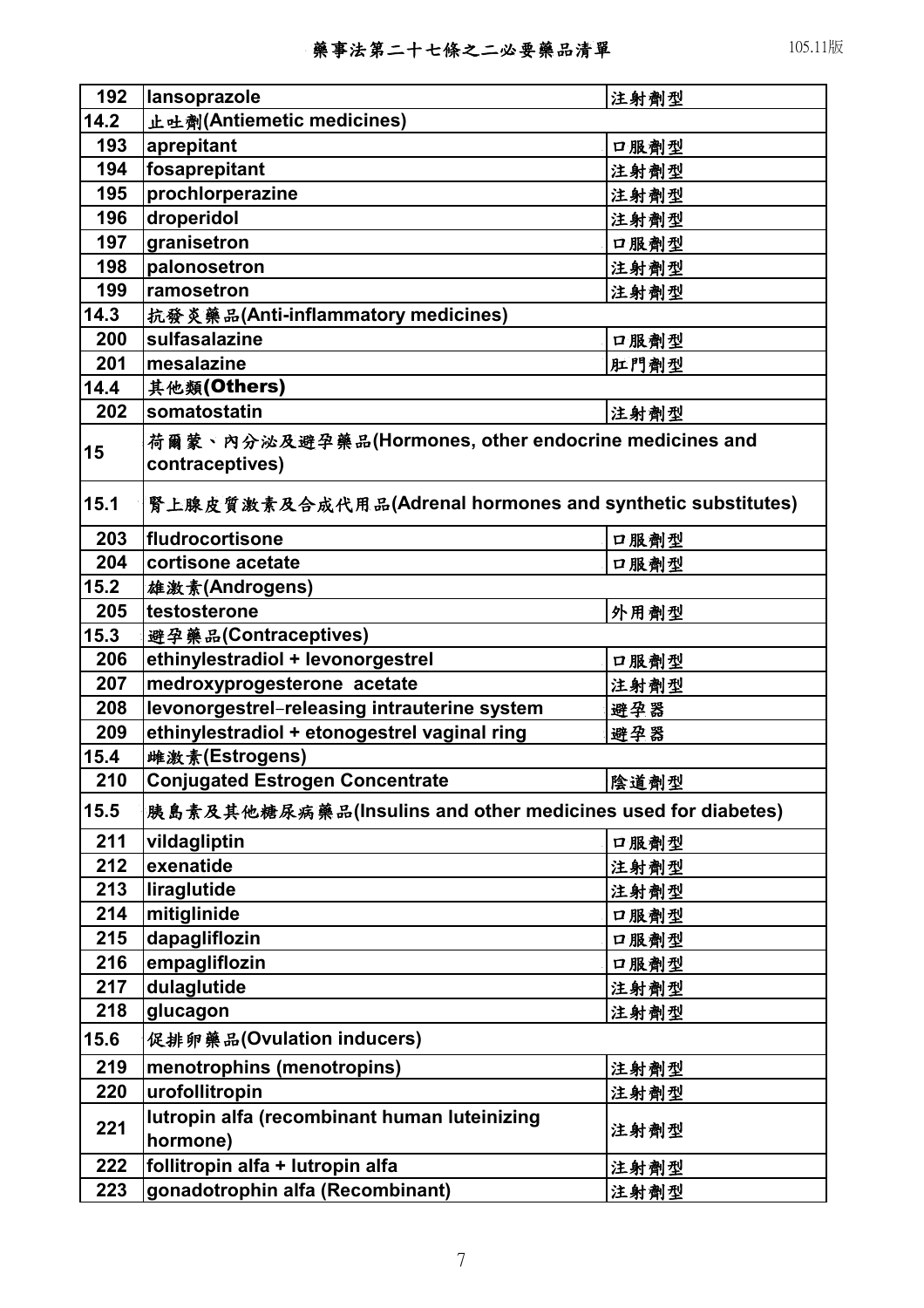| 224  | corifollitropin alfa                                                                            | 注射劑型 |  |
|------|-------------------------------------------------------------------------------------------------|------|--|
| 15.7 | 黃體素(Progestogens)                                                                               |      |  |
| 225  | medroxyprogesterone acetate                                                                     | 注射劑型 |  |
| 226  | progesterone                                                                                    | 陰道劑型 |  |
| 227  | dydrogesterone                                                                                  | 口服劑型 |  |
| 15.8 | 甲狀腺素及抗甲狀腺藥品(Thyroid hormones and antithyroid medicines)                                         |      |  |
| 228  | propylthiouracil                                                                                | 口服劑型 |  |
| 229  | carbimazole                                                                                     | 口服劑型 |  |
| 16   | 免疫相關藥品(Immunologicals)                                                                          |      |  |
| 16.1 | 診斷藥品(Diagnostic agents)                                                                         |      |  |
| 230  | tuberculin, purified protein derivative (PPD)                                                   | 注射劑型 |  |
| 16.2 | 疫苗(Vaccines)                                                                                    |      |  |
| 231  | <b>BCG</b> vaccine                                                                              | 注射劑型 |  |
|      | Diphtheria and tetanus toxoid                                                                   |      |  |
| 232  | with acellular pertussis,                                                                       | 注射劑型 |  |
|      | haemophilus influenzae type b                                                                   |      |  |
|      | and Inactivated polio vaccine                                                                   |      |  |
| 233  | <b>Hepatitis A vaccine</b>                                                                      | 注射劑型 |  |
| 234  | <b>Hepatitis B vaccine</b>                                                                      | 注射劑型 |  |
| 235  | Human papillomavirus vaccine (HPV)                                                              | 注射劑型 |  |
| 236  | <b>Japanese Encephalitis Vaccine</b>                                                            | 注射劑型 |  |
| 237  | Measles, Mumps and Rubella (MMR) vaccine                                                        | 注射劑型 |  |
| 238  | Oral polio vaccine (OPV)                                                                        | 口服劑型 |  |
| 239  | <b>Pneumococcal vaccine</b>                                                                     | 注射劑型 |  |
| 240  | <b>Rabies vaccine</b>                                                                           | 注射劑型 |  |
| 241  | <b>Rotavirus vaccine</b>                                                                        | 口服劑型 |  |
| 242  | Tetanus, diphtheria toxoids,<br>acellular pertussis and Inactivated<br>polio vaccine (Tdap-IPV) | 注射劑型 |  |
| 243  | Varicella vaccine                                                                               | 注射劑型 |  |
| 244  | Zoster virus vaccine                                                                            | 注射劑型 |  |
| 17   | 週邊肌肉鬆弛劑及膽鹼酯酵素抑制劑(Muscle relaxants (peripherally-acting)<br>and cholinesterase inhibitors)       |      |  |
| 245  | pancuronium                                                                                     | 注射劑型 |  |
| 246  | cisatracurium                                                                                   | 注射劑型 |  |
| 247  | pyridostigmine                                                                                  | 口服劑型 |  |
| 248  | suxamethonium (succinylcholine)                                                                 | 注射劑型 |  |
| 18   | 眼用相關藥品(Ophthalmological preparations)                                                           |      |  |
| 18.1 | 抗感染藥品(Anti-infective agents)                                                                    |      |  |
| 249  | acyclovir                                                                                       | 眼用劑型 |  |
| 250  | tobramycin                                                                                      | 眼用劑型 |  |
| 251  | levofloxacin                                                                                    | 眼用劑型 |  |
| 252  | moxifloxacin                                                                                    | 眼用劑型 |  |
| 253  | besifloxacin                                                                                    | 眼用劑型 |  |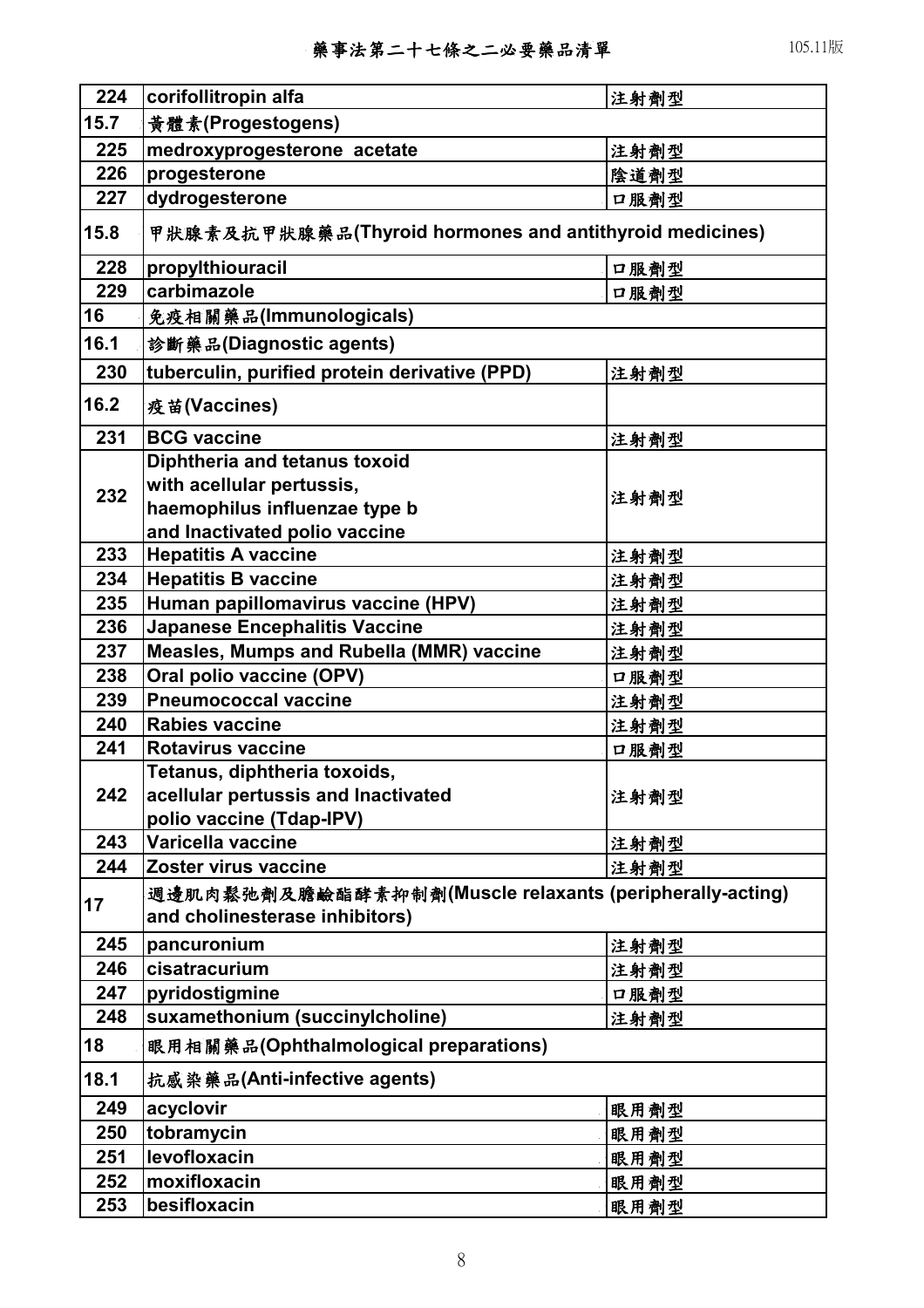| 254  | bacitracin                                                                               | 眼用劑型 |  |
|------|------------------------------------------------------------------------------------------|------|--|
| 255  | natamycin                                                                                | 眼用劑型 |  |
| 256  | fusidic acid                                                                             | 眼用劑型 |  |
| 18.2 | 抗發炎藥品(Anti-inflammatory medicines)                                                       |      |  |
| 257  | loteprednol                                                                              | 眼用劑型 |  |
| 258  | rimexolone                                                                               | 眼用劑型 |  |
| 18.3 | 局部麻醉劑(Local anaesthetics)                                                                |      |  |
| 259  | tetracaine                                                                               | 眼用劑型 |  |
| 260  | oxybuprocaine                                                                            | 眼用劑型 |  |
| 261  | proparacaine                                                                             | 眼用劑型 |  |
| 18.4 | 縮瞳劑及治療青光眼藥品(Miotics and antiglaucoma medicines)                                          |      |  |
| 262  | unoprostone                                                                              | 眼用劑型 |  |
| 263  | tafluprost                                                                               | 眼用劑型 |  |
| 264  | carbachol                                                                                | 眼用劑型 |  |
| 265  | betaxolol                                                                                | 眼用劑型 |  |
| 266  | levobunolol                                                                              | 眼用劑型 |  |
| 18.5 | 抗血管内皮生長因子劑(Anti-vascular endothelial growth factor preparations)                         |      |  |
| 267  | aflibercept                                                                              | 注射劑型 |  |
| 268  | ranibizumab                                                                              | 注射劑型 |  |
| 18.6 | 其他類(Miscellaneous)                                                                       |      |  |
| 269  | azapentacene polysulfonate sodium                                                        | 眼用劑型 |  |
| 270  | cyclosporine                                                                             | 眼用劑型 |  |
| 271  | neostigmine                                                                              | 眼用劑型 |  |
| 272  | phenylephrine + tropicamide                                                              | 眼用劑型 |  |
| 273  | verteporfin                                                                              | 注射劑型 |  |
| 19   | 產科相關藥品(Oxytocics and antioxytocics)                                                      |      |  |
| 274  | misoprostol                                                                              | 口服劑型 |  |
| 275  | carboprost trometamol                                                                    | 注射劑型 |  |
| 276  | dinoprostone                                                                             | 陰道劑型 |  |
| 277  | oxytocin                                                                                 | 注射劑型 |  |
| 278  | carbetocin                                                                               | 注射劑型 |  |
| 279  | mifepristone                                                                             | 口服劑型 |  |
| 20   | 精神科相關藥品(Medicines for mental and behavioural disorders)                                  |      |  |
| 20.1 | 精神疾病用藥(Medicines used in psychotic disorders)                                            |      |  |
| 280  | chlorpromazine                                                                           | 注射劑型 |  |
| 281  | fluphenazine                                                                             | 注射劑型 |  |
| 282  | risperidone                                                                              | 注射劑型 |  |
| 20.2 | 其他類(Miscellaneous)                                                                       |      |  |
| 283  | modafinil                                                                                | 口服劑型 |  |
| 21   | 氣喘及慢性阻塞型肺病治療藥品(Antiasthmatic and medicines for chronic<br>obstructive pulmonary disease) |      |  |
| 21.1 | β2-交感神經促進劑(Beta-2 agonists)                                                              |      |  |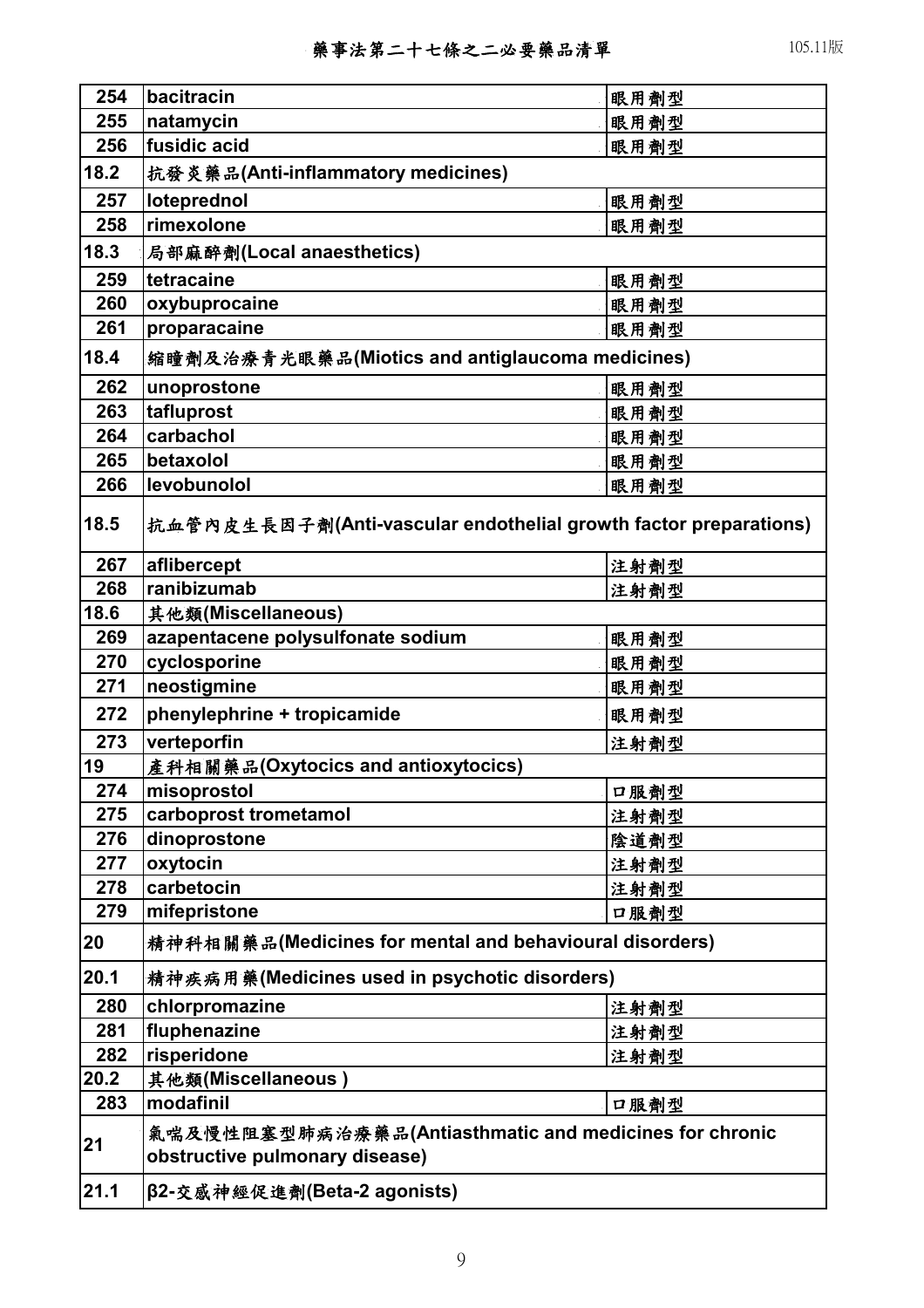| 284  | salmeterol                                                                           | 吸入劑型  |  |
|------|--------------------------------------------------------------------------------------|-------|--|
| 285  | formoterol                                                                           | 口服劑型  |  |
| 21.2 | 抗膽鹼類(Anticholinergics)                                                               |       |  |
| 286  | glycopyrronium                                                                       | 吸入劑型  |  |
| 21.3 | 複方(Combination)                                                                      |       |  |
| 287  | beclomethasone + formoterol                                                          | 吸入劑型  |  |
| 288  | fluticasone + vilanterol                                                             | 吸入劑型  |  |
| 289  | fluticasone + formoterol                                                             | 吸入劑型  |  |
| 290  | fenoterol + ipratropium                                                              | 吸入劑型  |  |
| 291  | indacaterol + glycopyrronium                                                         | 吸入劑型  |  |
| 292  | vilanterol + umeclidinium                                                            | 吸入劑型  |  |
| 21.4 | 白三烯素修飾劑(Leukotriene modifier)                                                        |       |  |
| 293  | zafirlukast                                                                          | 口服劑型  |  |
| 21.5 | 磷酸二酯酶-4抑制劑(Phosphodiesterase-4 inhibitors)                                           |       |  |
| 294  | roflumilast                                                                          | 口服劑型  |  |
| 21.6 | 抗免疫球蛋白E(Anti-IgE)                                                                    |       |  |
| 295  | omalizumab                                                                           | 注射劑型  |  |
| 22   | 水分、電解質及酸鹼平衡輸液(Solutions correcting water, electrolyte and<br>acid-base disturbances) |       |  |
| 296  | calcium chloride                                                                     | 注射劑型  |  |
| 297  | calcium gluconate                                                                    | 注射劑型  |  |
| 298  | magnesium sulfate                                                                    | 注射劑型  |  |
| 299  | potassium acetate                                                                    | 注射劑型  |  |
| 300  | potassium phosphate                                                                  | 注射劑型  |  |
| 301  | sodium acetate                                                                       | 注射劑型  |  |
| 23   | 維生素及礦物質(Vitamins and minerals)                                                       |       |  |
| 302  | iodine lecithin                                                                      | 口服劑型  |  |
| 303  | multi-vitamins for TPN                                                               | 注射劑型  |  |
| 304  | trace elements for TPN                                                               | 注射劑型  |  |
| 24   | 耳鼻喉科相關藥品(Ear, nose and throat medicines)                                             |       |  |
| 305  | mometasone                                                                           | 鼻用劑型  |  |
| 306  | ciprofloxacin                                                                        | 耳用劑型  |  |
| 307  | neomycin, polymyxin B, lidocaine                                                     | 耳用劑型  |  |
| 25   | 新生兒相關藥品(Specific medicines for neonatal care)                                        |       |  |
| 308  | beractant                                                                            | 氣管吸入劑 |  |
| 309  | bovine lipid extract surfactant                                                      | 氣管吸入劑 |  |
| 26   | 關節疾病相關藥品(Medicines for diseases of joints)                                           |       |  |
| 26.1 | 疾病調節抗風濕藥品(Disease-modifying agents used in rheumatoid<br>disorders)                  |       |  |
| 310  | penicillamine                                                                        | 口服劑型  |  |
| 311  | sulfasalazine                                                                        | 口服劑型  |  |